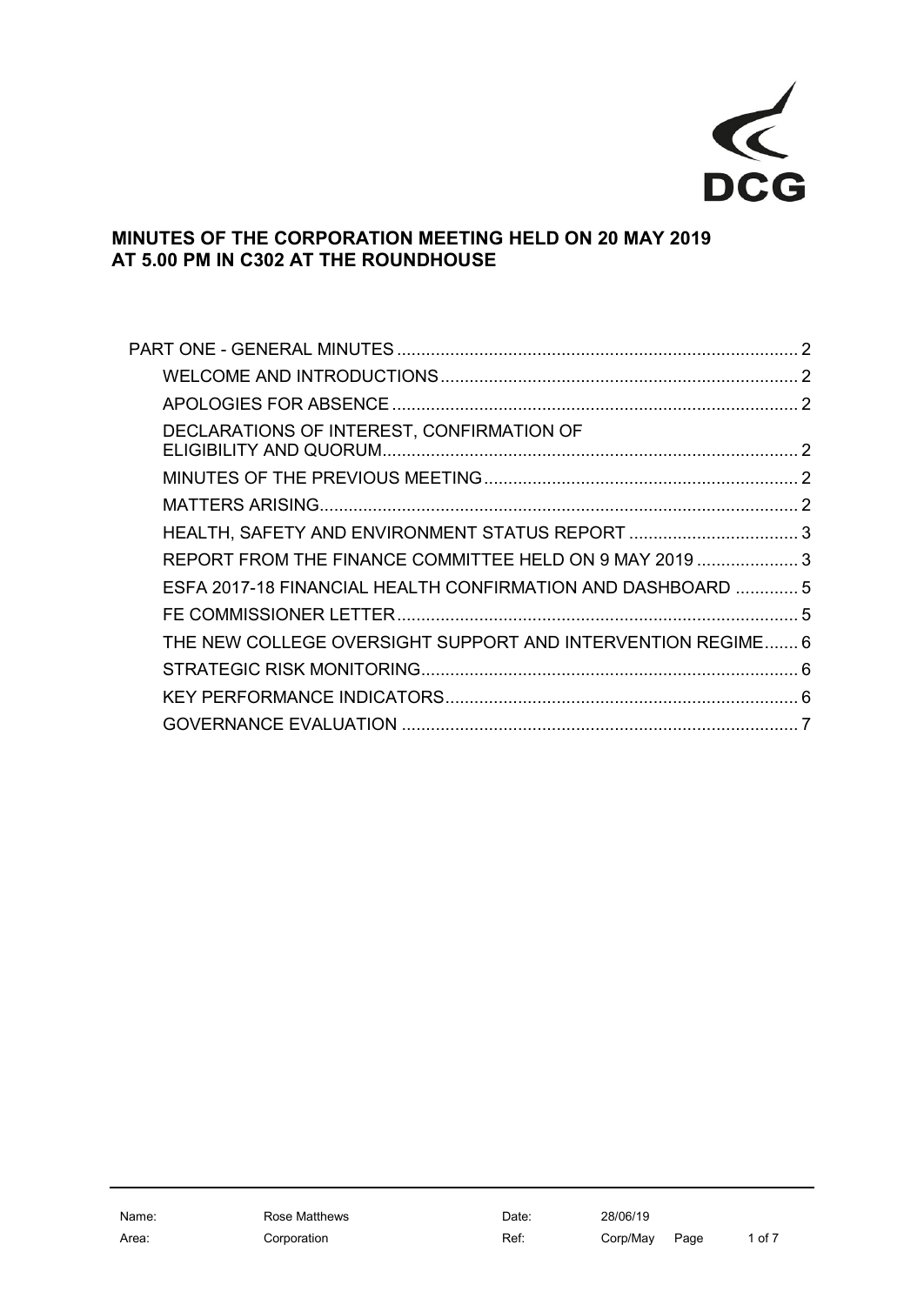

# **MINUTES OF THE CORPORATION MEETING HELD ON MONDAY 20 MAY 2019 AT 5.00 PM IN C302 AT THE ROUNDHOUSE**

Present: Janet Morgan (Chair), Sue Bradley, Richard Brewell, Hazel Clint, Andrew Cochrane, Kate Cusick, Phil Dover, Gary Malcolm, Martyn Marples, Graham Schuhmacher, Kevin Slack, Mandie Stravino

In attendance: Jon Fearon, Michael Ford, April Hayhurst, Heather Simcox, Pam Stanley (Minute number 67/18-19 only), Rose Matthews (Clerk)

<span id="page-1-5"></span><span id="page-1-4"></span><span id="page-1-3"></span><span id="page-1-2"></span><span id="page-1-1"></span><span id="page-1-0"></span>

| <b>Action</b><br>Date<br><b>PART ONE - GENERAL MINUTES</b> |                                                                                                                                                                    |  |  |  |
|------------------------------------------------------------|--------------------------------------------------------------------------------------------------------------------------------------------------------------------|--|--|--|
| 62/18-19                                                   | <b>WELCOME AND INTRODUCTIONS</b>                                                                                                                                   |  |  |  |
|                                                            | The Chair welcomed Sue Bradley, former Headteacher of<br>Kingsmead School and now works for the local authority<br>advising on exclusions and in-year fair access. |  |  |  |
|                                                            | Introductions took place with all those present.                                                                                                                   |  |  |  |
|                                                            | <b>RESOLVED:</b> It was proposed Sue joined the Standards<br>Committee and this was approved by the Board.                                                         |  |  |  |
| 63/18-19                                                   | <b>APOLOGIES FOR ABSENCE</b>                                                                                                                                       |  |  |  |
|                                                            | Apologies for absence were received and accepted from<br>Jack Atwal, Mike Kapur, Pete Lewis, and Kate Martin.                                                      |  |  |  |
| 64/18-19                                                   | DECLARATIONS OF INTEREST, CONFIRMATION OF<br><b>ELIGIBILITY AND QUORUM</b>                                                                                         |  |  |  |
|                                                            | All members were eligible and the meeting was quorate.                                                                                                             |  |  |  |
|                                                            | There were no new declarations of interest.                                                                                                                        |  |  |  |
| 65/18-19                                                   | <b>MINUTES OF THE PREVIOUS MEETING</b>                                                                                                                             |  |  |  |
|                                                            | <b>RESOLVED:</b> The minutes of the meeting held on 18<br>March 2019 were formally approved and signed as a true<br>and accurate record.                           |  |  |  |
| 66/18-19                                                   | <b>MATTERS ARISING</b>                                                                                                                                             |  |  |  |
|                                                            | There were no matters arising.                                                                                                                                     |  |  |  |
|                                                            |                                                                                                                                                                    |  |  |  |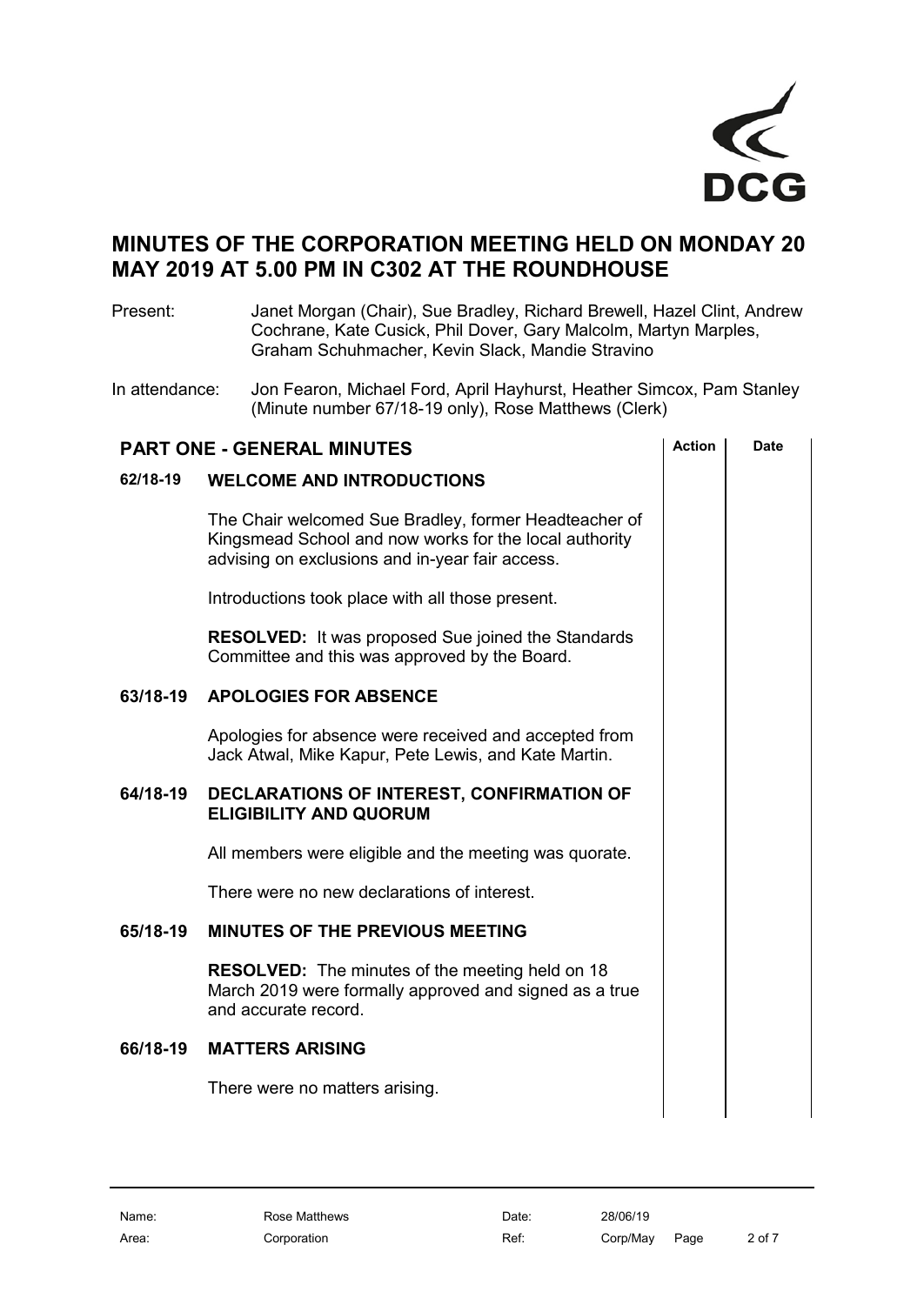### **67/18-19 HEALTH, SAFETY AND ENVIRONMENT STATUS REPORT**

<span id="page-2-0"></span>The Environmental Compliance Manager joined the meeting to present the Health, Safety and Environment Status Report which summarised achieved towards KPIs and compliance and reporting in headline areas.

Members were advised of the Health and Safety Management Audit carried out by Internal Auditors, ICCA in May, which provided substantial assurance with no recommendations.

Hazel Clint had carried out her first lead governor meeting. Hazel said it had been very positive and she had discussed with the Environmental Compliance Manager what she could do to support. A further meeting is planned for the beginning of June.

Members questioned the incidents included in the report and also the status towards achievement of the KPIs and were satisfied with the responses provided.

#### **68/18-19 REPORT FROM THE FINANCE COMMITTEE HELD ON 9 MAY 2019**

<span id="page-2-1"></span>**RESOLVED: It was proposed Janet Morgan be elected Chair of the Finance Committee. Members approved the proposal.**

The Finance Committee Chair provided a report from the meeting held on 9 May 2019.

The draft Terms of Reference were presented and recommended by the Committee for approval.

#### **RESOLVED: Members approved the Finance Committee Terms of Reference.**

#### **Initial Funding Allocations 2019-20 and Budget Assumptions 2019-20**

The CFO presented his report, sharing the high-level budget forecast for 2019-20.

Key highlights for note were:

Turnover at £50m, which was a marginal increase from 2018-19; Pay at 68% EBITDA at 8% compared with current forecast of 7%.

ESFA Adult Education Budget (AEB) projected at £1m less than 2018-19 with a £600K risk which was reliant on external contracting. Following questioning from the Chair the options available were discussed.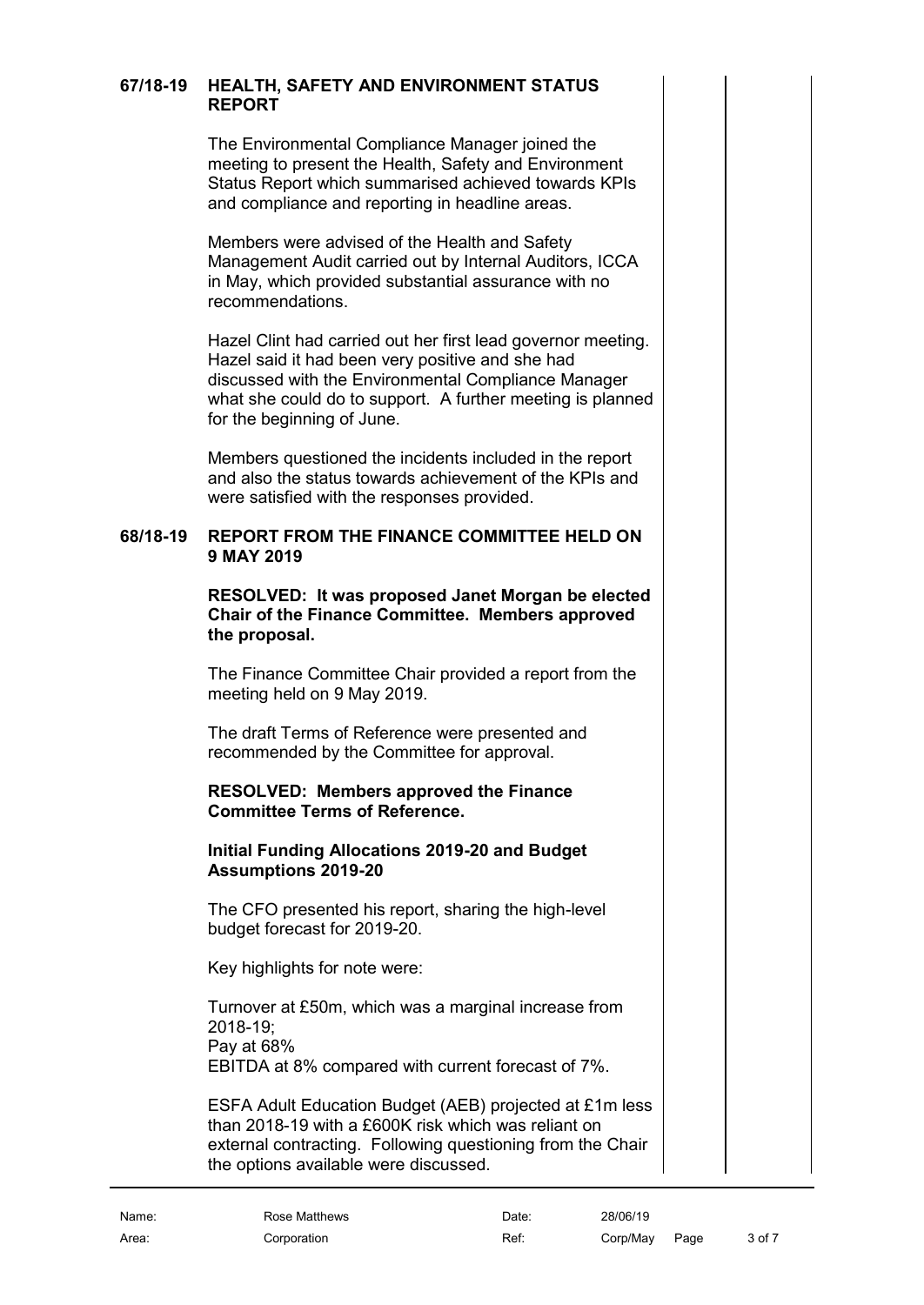Members questioned why some of the bids had been unsuccessful and this was discussed.

Apprenticeships have been growing for the Group with future growth measured by apprenticeship funding roll-over which was a £1m increase from the previous year. The Group's contracts for non-levy would need to increase. However, confirmation was awaited from the ESFA regarding the funding rules. The consultation indicated organisations could overperform by 3%, which would work to close the gap in AEB. The final decision should be available for July with the final forecast.

DCG is a partner with Nottingham City and Nottingham Trent University in four ESF projects. Greater activity is forecast under these contracts in 2019-20.

Funding for T Level implementation was expected for 20- 21 and that is likely to be confirmed in July prior to finalising the budget.

Curriculum fees income was showing a reduction, the CFO would discuss outside of the meeting. Loan activity remained broadly similar, remaining a key potential growth area.

The payroll budget showed an 8% EBITDA figure which was achievable.

Members questioned achievement of 65% benchmark and noted cleaning was now in-house which contributed to the figure. However, based on current pay the Group was well within the 8% EBITDA figure.

The cashflow forecast was positive, including capital requirements.

#### **RESOLVED: The Corporation approved the Initial Funding Allocations 2019-20 and Budget Assumptions.**

#### **Management Accounts – April 2019**

April's Management Accounts had exceeded the operating position projected in the budget. The challenge will be to continue this for the rest of the year.

#### **Franchise Activity**

An underspend in the Learner Support Funds, has arisen due to a funding change in 2018-19, has led to the Group being able to increase funding for delivery.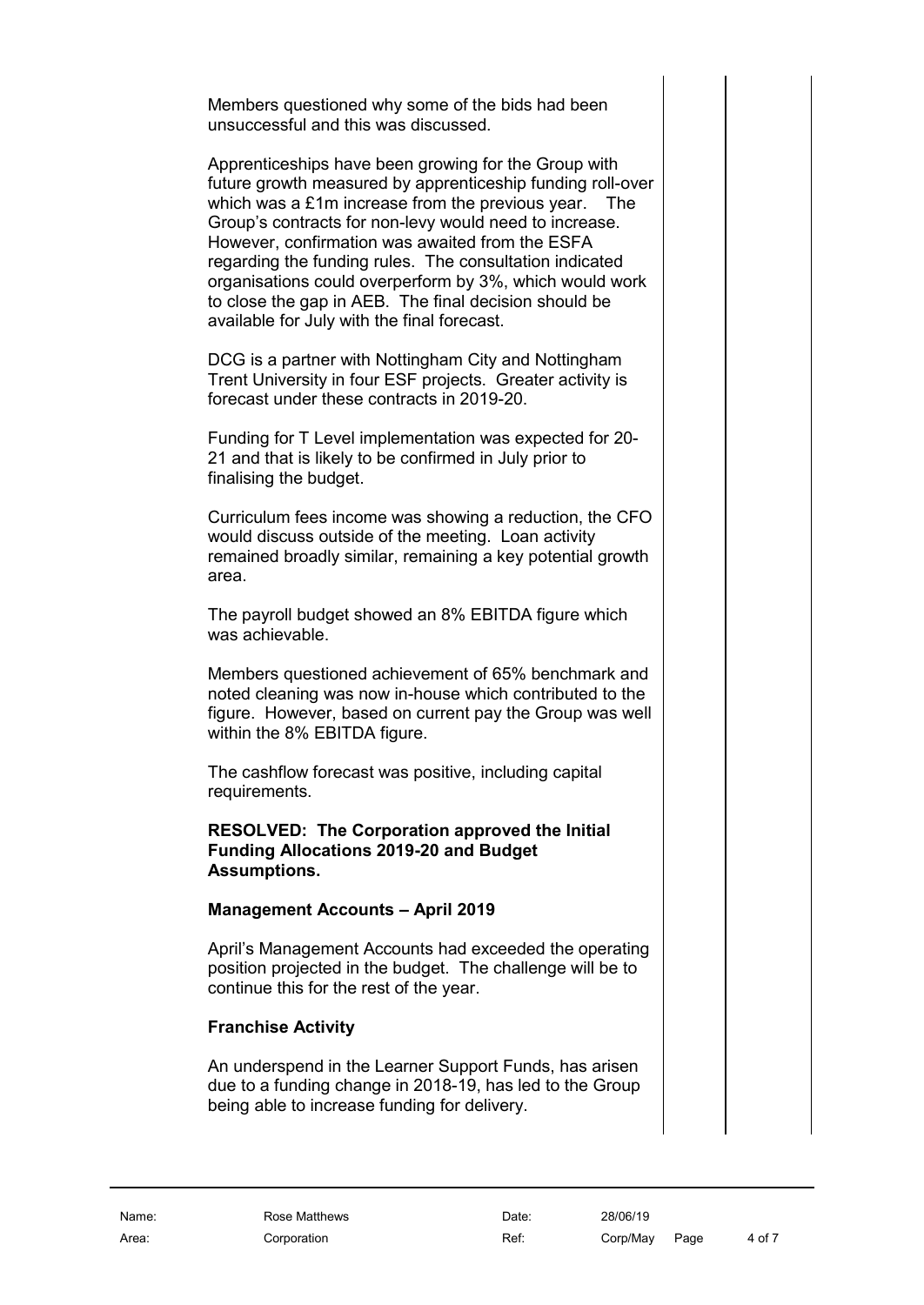As such approval was sought for additional franchise activity to a value of £269K to be allocated flexibly across the following providers:

- Chameleon
- White Rose
- Sigma
- CSP

**RESOLVED: The Corporation approved the additional franchise activity to a value of £260K across the four providers listed.**

### **OFS Letter**

The Chair had received an undated letter from the Office for Students (OFS) highlighting to Members a demographic decline in the short term and highlighting the risk to Boards.

Higher education is less than 6% of the Group's delivery. The Group's growth numbers are based on confirmed learner numbers. Members were also asked to note an additional learning programme, Animal Management and Zoology had been introduced due to demand.

#### **69/18-19 ESFA 2017-18 FINANCIAL HEALTH CONFIRMATION AND DASHBOARD**

<span id="page-4-0"></span>The ESFA annually review the audited financial statements, finances record and assurance returns. Their letter dated 21 March 2019 confirms their grading for the 2017-18 academic year as 'good'.

### **70/18-19 LGPS PENSIONS DISCRETIONS STATEMENT**

The CFO presented a report on the updated LGPS pension discretions.

LGPS and the local administrators (Derbyshire LGPS) periodically issue new advice to scheme employers on best practice and recommendations for the operating scheme.

The DCG discretions schedule was shared, along with the flexible retirement policy for approval.

### **RESOLVED: The Corporation approved the DCG Discretions Schedule and Flexible Retirement Policy.**

# **71/18-19 FE COMMISSIONER LETTER**

<span id="page-4-1"></span>The Clerk shared the highlights from the FE Commissioners letter received on 7 May 2019.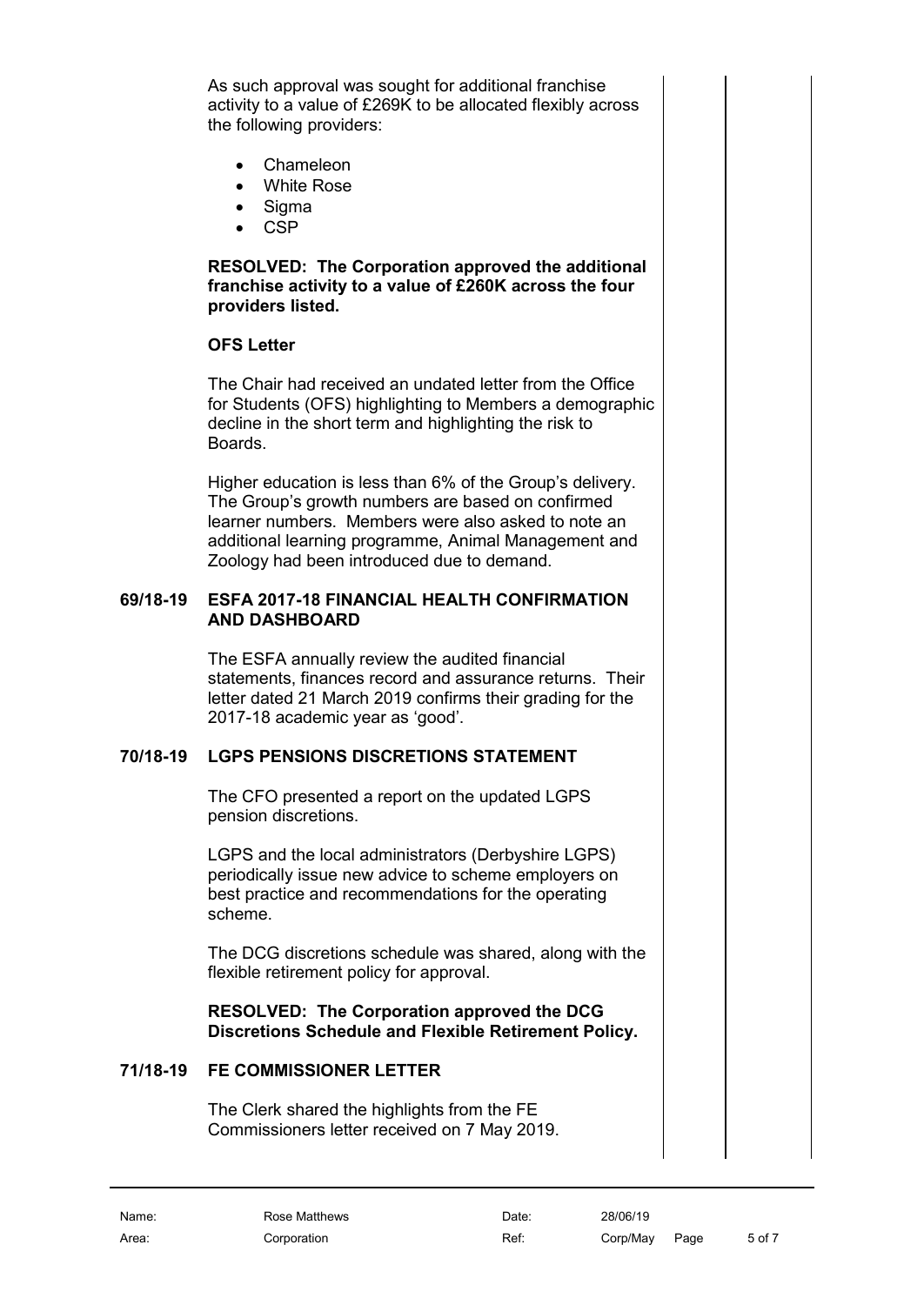The letter reinforces the need for financial sustainability and follows a number of changes in Government policy.

Members were asked to particularly note the point relating to the Management Accounts which were circulated to all Members with the Corporation papers (5 times a year) and received monthly by Audit and Finance Committee members. These would now be circulated monthly to all members of the Corporation.

The CFO confirmed the future cashflow forecast presented would be in a 24-month format.

Members were also asked to note the Ten 'C' Characteristics of a Well-Run College, which had been appended to the letter.

#### **72/18-19 THE NEW COLLEGE OVERSIGHT SUPPORT AND INTERVENTION REGIME**

<span id="page-5-0"></span>The Clerk delivered a presentation produced by the AoC on The New College Oversight Support and Intervention Regime, which was published in April 2019.

The presentation covered the four stages of the regime, highlighting triggers members should look for, with a focus on preventative measures.

### **73/18-19 STRATEGIC RISK MONITORING**

<span id="page-5-1"></span>Members received the Strategic Risk Monitoring Report which provided an update on high priority risks identified on the Risk Register and a summary of current litigation being taken against the Group.

Reference was made to Risk 45, which related to devolution and Risk 60 which was associated with Capital Funding. The accompanying report detailed the preventative controls the Group had in place.

The reduced risks were highlighted and reference made to two litigation cases.

There were no significant safeguarding issues or prevent referrals to escalate.

### **74/18-19 KEY PERFORMANCE INDICATORS**

<span id="page-5-2"></span>The Deputy CEO reported on achievement towards the Key Performance Indicators for 2018-19.

The financial elements had already been covered earlier in the meeting.

Members discussed attendance and new strategies were in place from September to address.

Name: Rose Matthews **Date:** 28/06/19 Area: Corporation Corporation Corporation Ref: Corp/May Page 6 of 7